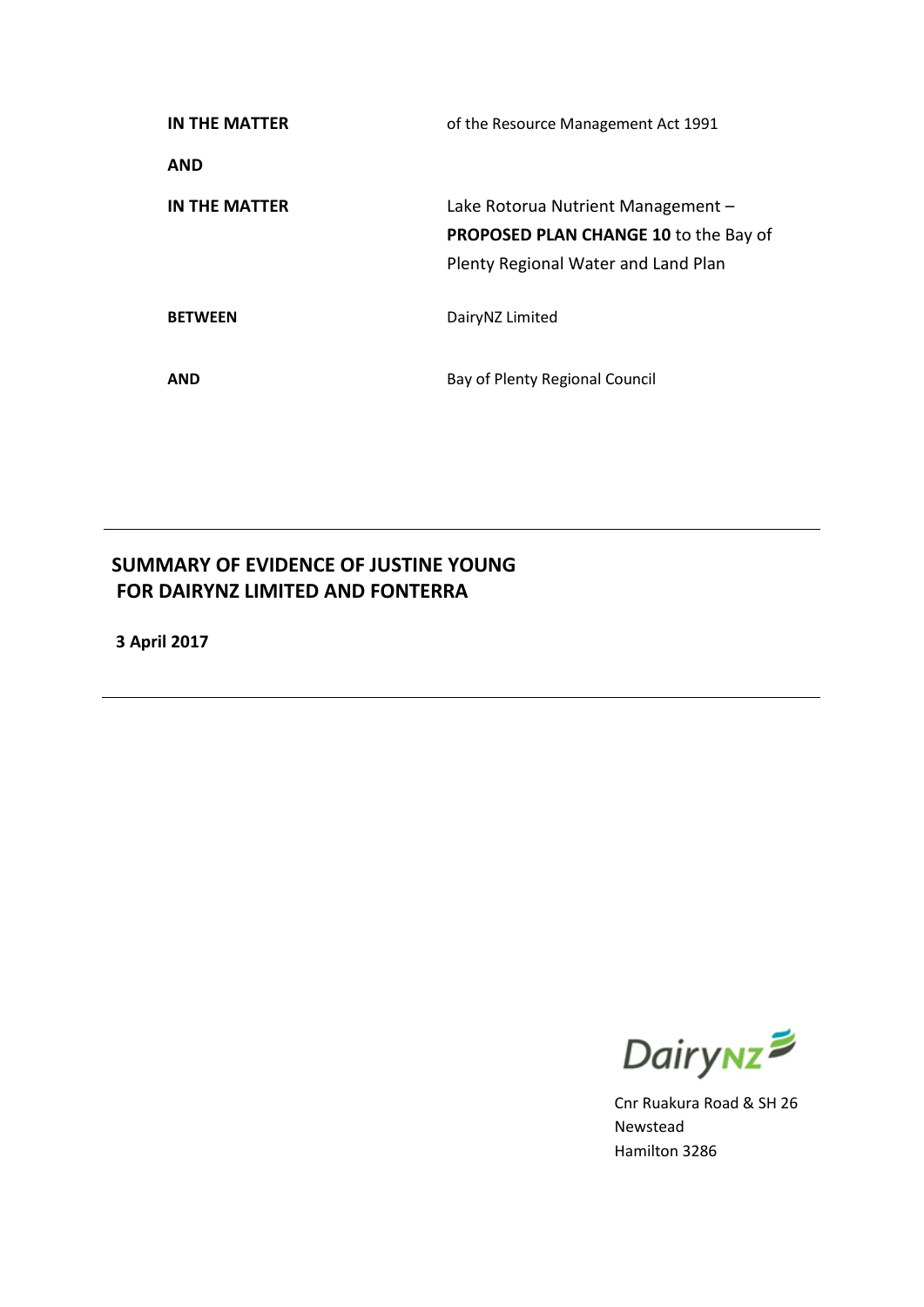## **Introduction**

1. My qualifications and experience are as stated in my primary evidence. I agree I am an expert witness for the purposes of the PC10 hearings, therefore I add a reference in this summary, about my compliance with the Environment Court's Practice Note 2014.

## **Code of Conduct**

2. I have read the Environment Court's Code of Conduct for Expert Witnesses contained in the Environment Court's Practice Note 2014, and I agree to comply with it. In that regard, I confirm that this evidence is within my area of expertise except where I state that I am relying on the evidence of another person. I have not omitted to consider material facts known to me that might alter or detract from the opinions expressed in this evidence.

## **Summary of key points of evidence**

3. My evidence was an overview of evidence presented by DairyNZ and Fonterra staff Dr Tom Stephens, Ms Carla Muller and Mr Richard Allen, to support the Joint DairyNZ and Fonterra Submission on the Proposed Plan Change 10 to the Bay of Plenty Land and Water Regional Plan (referred to throughout as the DairyNZ /Fonterra Submission).

4. Overall, we support policies, methods and rules that will achieve the community-desired water quality in Lake Rotorua, with lake load targets set though robust and independently peer reviewed science, are part of the council's ongoing programme of National Policy Statement for Freshwater Management plan reviews. Most importantly, achieving the goals of PC10 relies heavily on landowners who will be making the necessary changes. To do this, they need the provisions to be practical and flexible enough for farm-level decisions. In my experience, the success of implementing a nitrogen limit on a farm, comes down to both the council and the farmers being prepared to adjust how they work.

5. Attachment 1 to this summary of evidence is a table setting out the DairyNZ/Fonterra submission points that I understand have been dealt with, now that we have had the benefit of hearing the Council evidence and rebuttal and clarification through questions. The table sets out:

- the points DairyNZ/Fonterra agree on, and
- those that we wish to raise in our evidence for the Panel's consideration.

6. Attachment 2 relates to my paragraph 25 below. It is an excerpt from Waikato Regional Plan Chapter 3.11 (Lake Taupo Catchment) It sets out a precis of the main rule that applies to farmers in that catchment (Rule 3.11.5.3).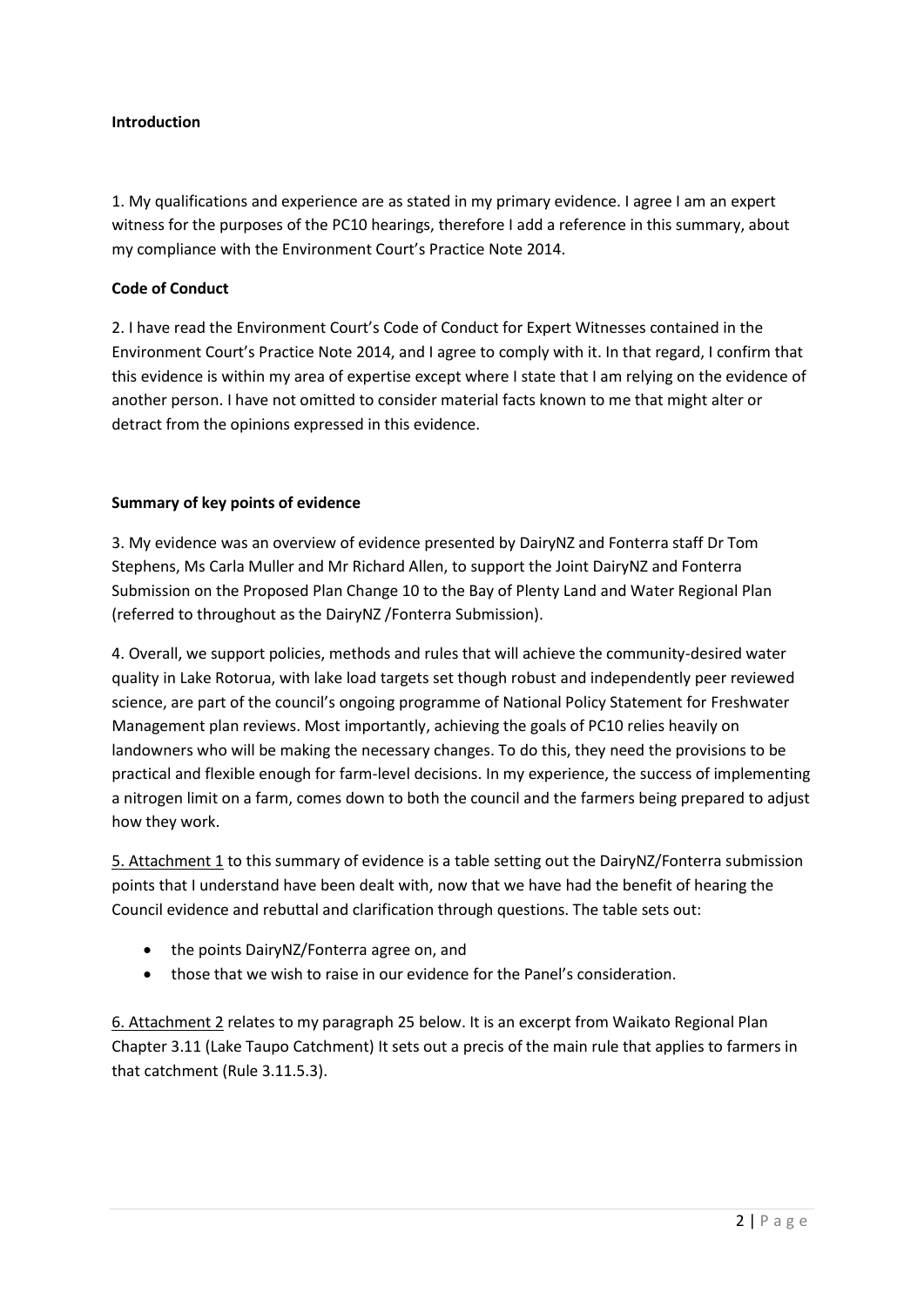# **Agreed Matters within the scope of DairyNZ/Fonterra Submission**

- 7. The DairyNZ/Fonterra submission requested that LR Method 2 addresses scientific and policy aspects. We support the recommendations for minor changes to this method in the section 42A report. We support both nitrogen and phosphorus being managed, and regular reviews of the science.
- 8. My assumption has been that following the science review, a First Schedule process that includes the Lake Rotorua Catchment, will commence in approximately 2020/21 as part of the council's programme of implementation under the National Policy Statement for Freshwater Management 2014 (Table 2, page 203 of material provided to PC10 by council on NPS-FM Implementation, dated 15 March 2017).This will ensure community confidence that the desired long term water quality in the Lake will be achieved.
- 9. The DairyNZ/Fonterra evidence supports management of both nutrients. We acknowledge the difficulty of managing phosphorus loads downwards because of the high proportion of natural phosphorus, and community concerns about allum dosing as the key tool used to date. From Mr Bruere's rebuttal evidence and his responses to questions from the panel, and my involvement in the phosphorus meeting on  $30<sup>th</sup>$  April, I have learnt more about the council effort being put into assessing the different options for phosphorus, including the non-regulatory public funded land-based and in-stream or in-lake mitigations.
- 10. The DairyNZ/Fonterra submission did not request changes to nitrogen targets in LR Policy 1 that links the 2032 sustainable nitrogen load in the Regional Policy Statement with rules and schedules in PC10. Instead, our submission and evidence noted that PC10 nitrogen rules impose significant costs to dairy farmers. Ms Muller was involved in assessment of costs for a limited set of three farms out of 26 dairy farms in the catchment. There are losses in operating profit that get progressively higher as the nitrogen reductions are increased in three time steps toward each farms required NDA in 2032. In my opinion, while there are some differences in the range of losses from the economic modelling done by Ms Muller and others at DairyNZ and Mr Matheson at PerrinAg, these do not alter the conclusions about adverse effect on dairy farmers.

#### **Matters discussed during presentation of Council evidence**

#### **PC10 reference to Nitrogen and Phosphorus**

- 11. PC10 sets nitrogen targets at a catchment and property-level. There are no equivalent phosphorus targets. Phosphorus management is referred to in LR Policy 2, LR Method 2 and LR Schedule Six clause b). DairyNZ/Fonterra submission did not request phosphorus targets.
- 12. I was involved in a discussion with council staff and some other submitters on how phosphorus should be referred to in PC10 (meeting 30 March 2017). In summary, I believe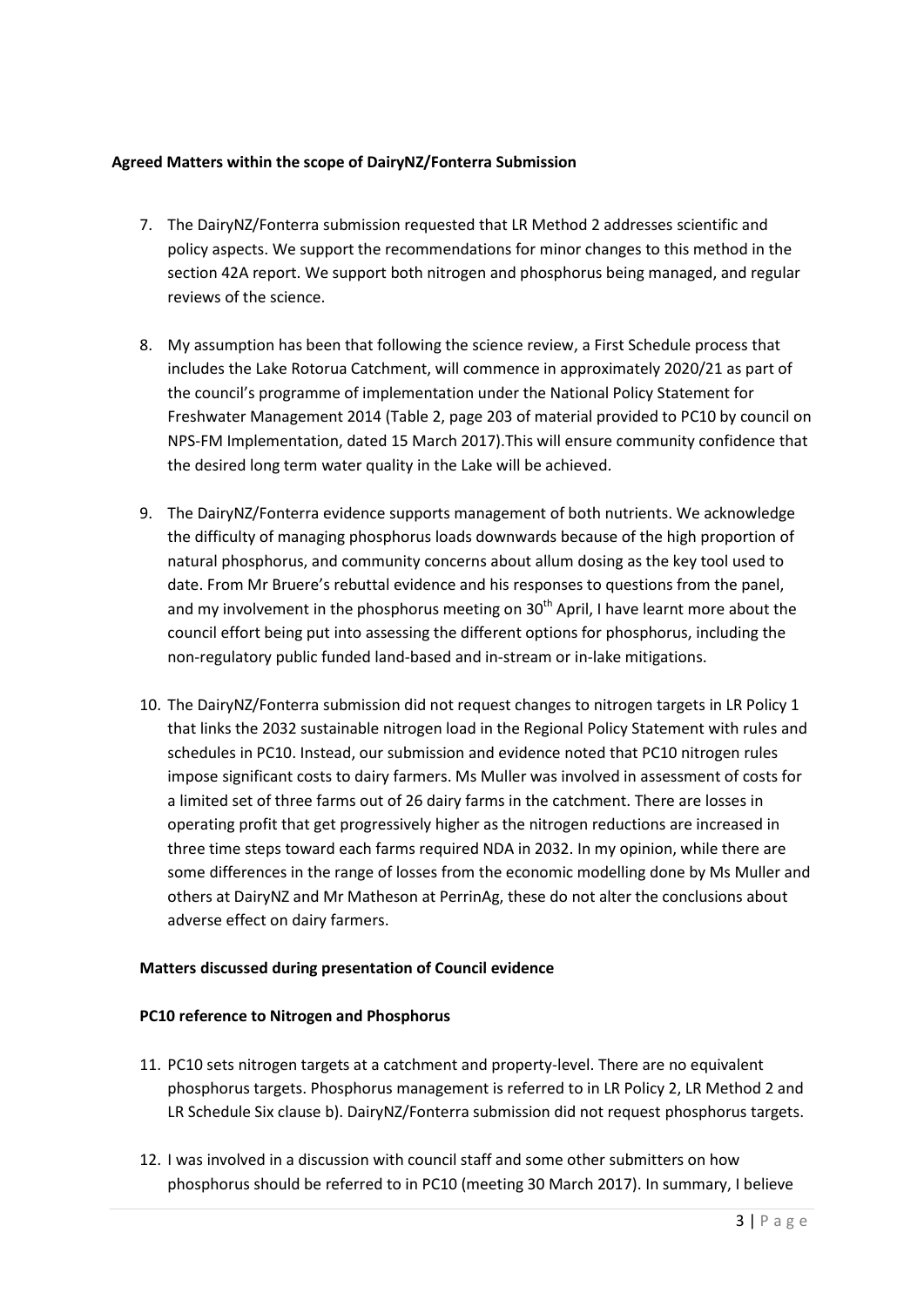that it is not necessary or desirable to make far reaching changes on phosphorus management to PC10 at present. Instead, minor clarifications to the changes recommended in the Section 42A would be beneficial. These would be at a background information and method level and have the effect of highlighting to plan users the council intent to continue to promote and support work on mitigating all sources of phosphorus. I agree with the summary of key outcomes a. – i. discussed at this meeting, received by email on 31 March from Ms Burton. With one amendment, I support the suggested changes made to LR Policy 2 and LR Method 5 and LR Schedule Six (5)b), that were attached to the email to meeting attendees.

13. One matter that was not discussed at the meeting was that LR policy 2 focuses on managing phosphorus from farming activities. To ensure an even handed and more complete description of the course of action PC10 should contain policy guidance referring to all sources of phosphorus, and that all parties will contribute to its management. To that effect, I have suggestion below, for a further clarification of LR Policy 2 (my additions to Ms Burton's 31 March text, are underlined and bold):

# *LR Policy 2*

Manage (70-9) **diffuse and point sources of** phosphorus loss through:

- a) **regional plan discharge rules, and**
- b) **non regulatory programmes,** and
- c) the implementation of industry agreed good (43-24, FS15-17) management practices particularly within critical source areas as part of an approved that will be detailed in through the use of Nutrient Nitrogen (43-24, FS15-7, 70-17, FS15-33) Management Plans prepared for individual properties/farming enterprises.
- 14. When it was notified, PC10 referred to phosphorus management in LR policy 2. It was a limited and narrow reference, because it did not refer to urban land or point sources of phosphorus. I understand that management of phosphorus for these sources is wrapped up in the general discharge rules of the Land and Water Regional Plan. Reductions of phosphorus discharge from landowners or existing point source dischargers was not spelt out in PC10. Because of this, I believe that the approach should not be radically changed at this late stage.
- 15. The current approach in PC10 to phosphorus management on-farm is sufficient. I support the inclusion of a reference to 'Industry-agreed Good Management Practice' in LR Policy 2. I agree that the development of the Nutrient Management Plan is an appropriate time for the landowner and the expert advisor to do an assessment of where on the property there is risk of phosphorus entering waterbodies. What is less clear, is what that landowner will be required to do as part of their resource consent.
- 16. The concept of good management practice means different things to different people. There is a national working group on the topic, and I understand this may result in more guidance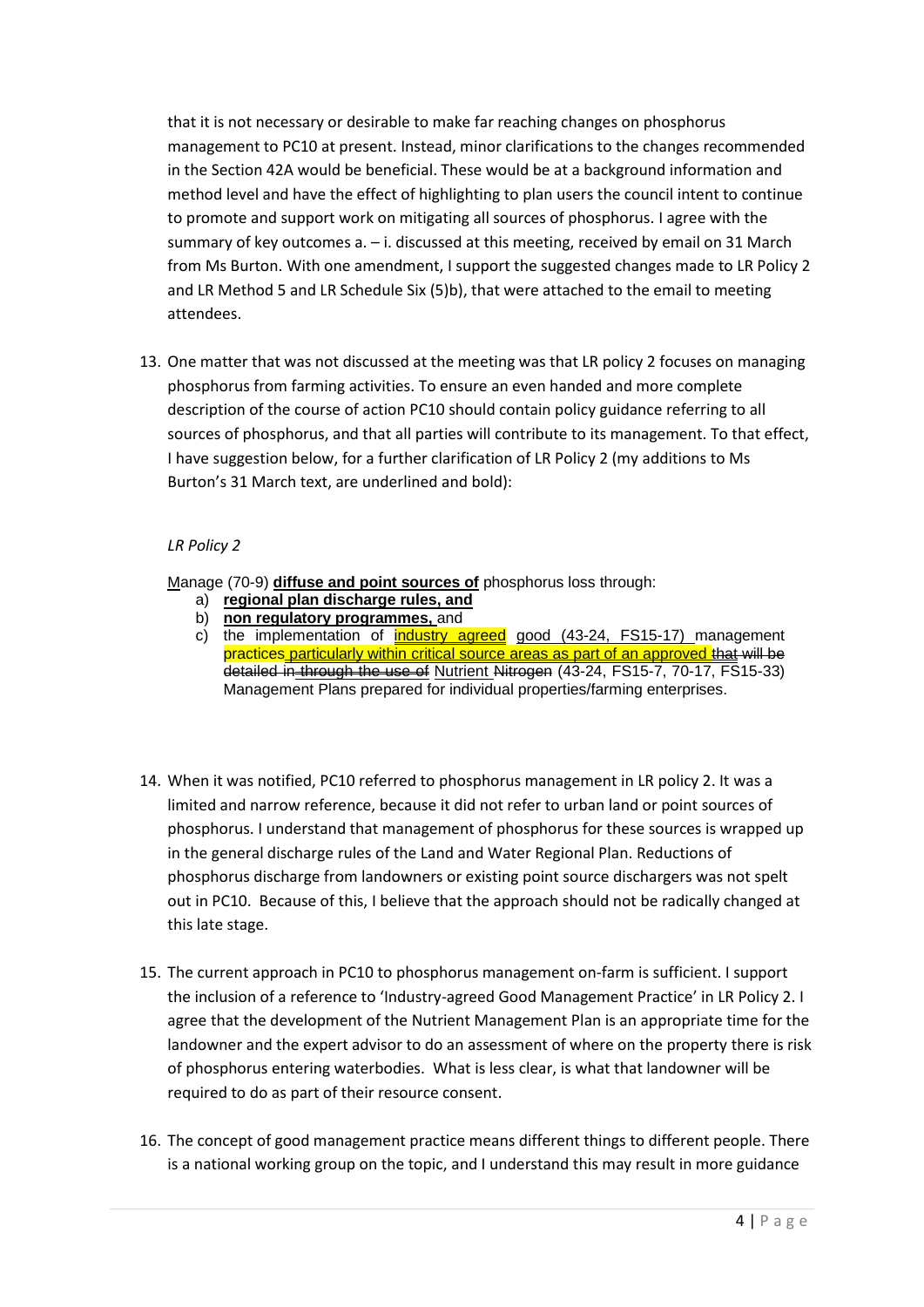to councils. In the interim, before GMP is more comprehensively discussed and agreed in New Zealand, PC10 would benefit from the definition of GMP according to the industryagreed GMP's, published by Canterbury Regional Council and dated 9 April 2015, entitled "Industry-agreed Good Management Practices relating to water quality: Canterbury Matrix of Good Management Project." A related document that takes the Canterbury work as a starting point, is the 2016 DairyNZ publication entitled "Good Management Practices: A guide to good environmental management on dairy farms." I understand that council land management team uses the 2015 Industry-agreed Good Management Practices overview document as a basis for advice on GMP when they work with landowners. I have provided the hearings secretary with copies of both the Canterbury and the DairyNZ-published documents.

- 17. LR Schedule Six clause b), contained some suggested additions (see Section 42A strikethough). I accept the intent of the inclusions was to clarify the existing sentence, not require more of farmers. I am not an expert in phosphorus management, so I can't comment on i)-v). In any case, I think the important point is that any further intervention in a plan change should come out of a public process. PC10 is already supported by the existing efforts in the catchment by council, the co-funded phosphorus mitigations group and landowners. Other regional plans which seek to manage diffuse phosphorus (for instance TukiTuki Plan Change 6 and Waikato and Waipa River Catchments Plan Change 1) have had the benefit of developing and discussing detailed property-level phosphorus management with landowners and the rest of the community. Therefore, the sentence in Section 42A strikethough LR Schedule Six clause b), that starts "This shall include the identification of.." would be better placed in the implementation plan referred to in LR Method 5.
- 18. In summary, if the council continues to proactively work with landowners on phosphorus management, this will benefit the Lake. The science review and the NPS-FM implementation in the next five years, can build on this.

#### **Matter not agreed or to be pursued further**

#### **Alternative rule framework**

19. The Fonterra/DairyNZ submission proposed an alternative rule framework that encompasses an interim permitted activity rule up till 2022, and thereafter a controlled activity rule. I briefly referred to the alternative rule framework in Section 4.4 of my evidence. After considering the complexity of the stepped reductions and the inclusion of phosphorus mitigations to achieve Good Management Practice, my opinion is that a controlled activity and a long consent term, is the best way to achieve the challenging nitrogen reductions onfarm.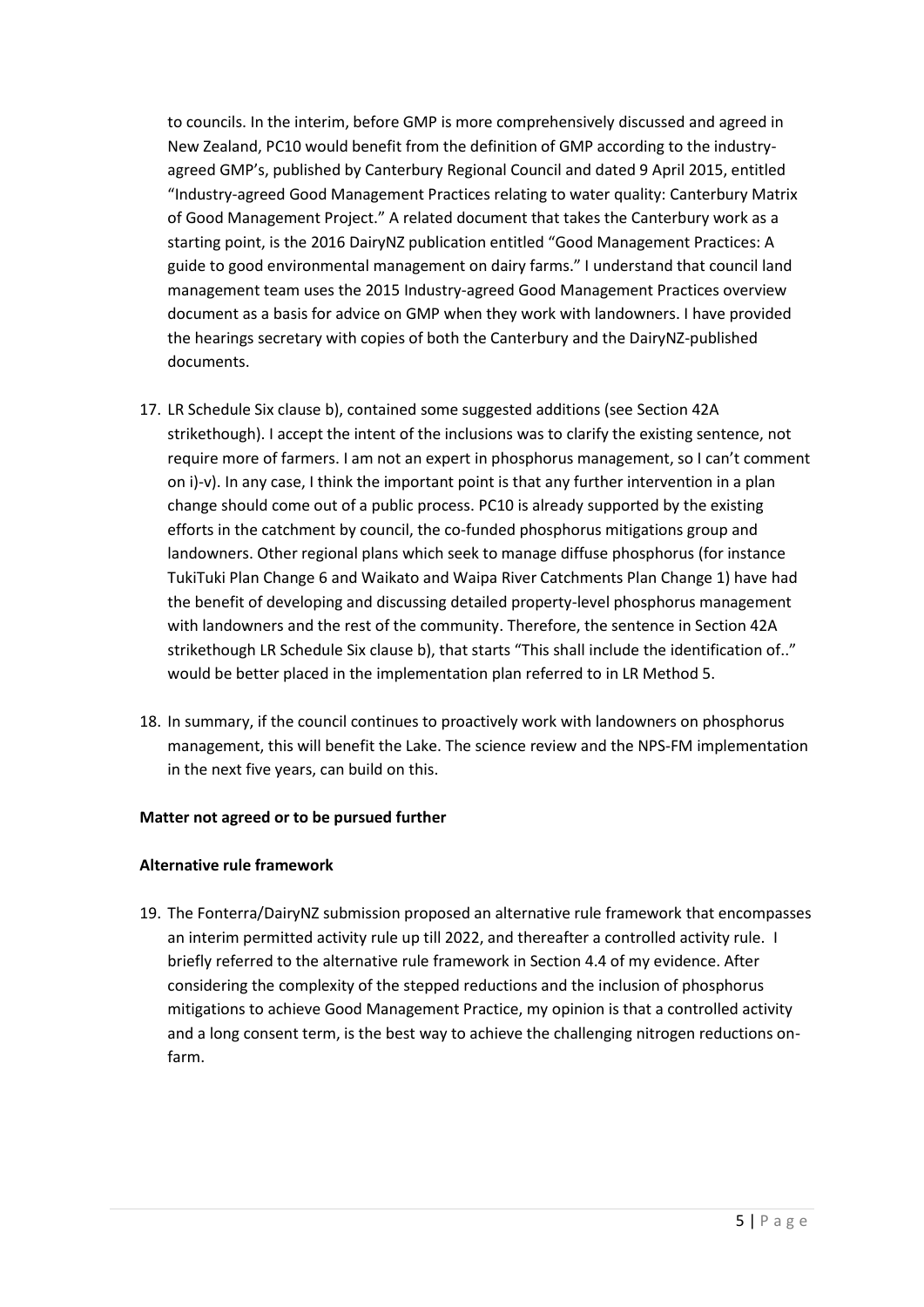#### **Matters not agreed**

#### **Implementing LR Rule 9 and the Nutrient Management Plan**

- 20. Both my evidence and Mr Allen's evidence supported the Council working with farmers on detailed rule implementation that allows flexibility and focuses on the outcome. We agree with council staff on this matter. Where we still appear to have a difference, is how the council will implement LR Rule 9. The topic is 'Use of Nitrogen Management Plans' in the staff recommendations in the Section 42A Summary by topic, page 43-45. The panel discussed this matter with three council witnesses, Mr Lamb, Mr Park, and Mr MacCormick.
- 21. We note that the farm management actions in the Nutrient Management Plan will be an important tool for Council to have up to date. We would like this to be easily changed, and be used as a way of checking that the outcome on each farm is being met. I note that Mr McCormack's rebuttal to the late evidence (Appendix 18 paragraph 12 page 153) notes that "It will be important for Council to develop nimble processes to amend NMPs quickly and at least cost. This is a matter to be addressed in the Rules Implementation Plan". I agree with this statement.
- 22. I suspect that we may have been talking past each other on the topic of 'input versus output control' and whether the point of compliance is the NMP or an Overseer-derived nitrogen leaching per year. It may simply be the language that we are using. Mr MacCormick provides some useful clarification about input control rules (See Appendix 18 paragraphs 10- 11 in his rebuttal to the late evidence). I agree that an example of an input control rule would be to set a stocking rate limit. However, Mr Allen is using the term 'Overseer input' to refer to farming practices, such as the number of stock of different classes and ages. It is these 'inputs' to the model, plus rainfall, soil and other factors, that determine nitrogen leaching rate for each block of land. What DairyNZ/Fonterra is questioning, is the apparent inflexibility of making changes to these Overseer inputs. We have not had the benefit of discussing a first draft of an implementation plan with council staff. Ideally this would include input from a consents expert who is very familiar with PC10.

# **Matters related to NMPs and Overseer that were discussed during the Council presentation of evidence**

23. The critical aspect that has not yet been clarified for me in the Section 42A or the council evidence, is how the rules will be monitored and whether the NMP is a condition of consent. The DairyNZ/Fonterra submission and mine and Mr Allen's evidence focuses on making PC10 rules more workable. From a farmers point of view, it is important to have the flexibility to change farming practices. If the NMP is a condition of consent, I imagine that the consent will not only set out a total allowable nitrogen discharge, but also include the NMP itself. I understand that the NMP is likely to look like a detailed list of the 'nitrogen-relevant' aspects on the farm (or per block). As noted earlier, sometimes these are called Overseer inputs. These are activities that are likely to result in nitrogen being lost below the root zone such as grazing animals, bought in feed and fertiliser. The farming activities listed will be the ones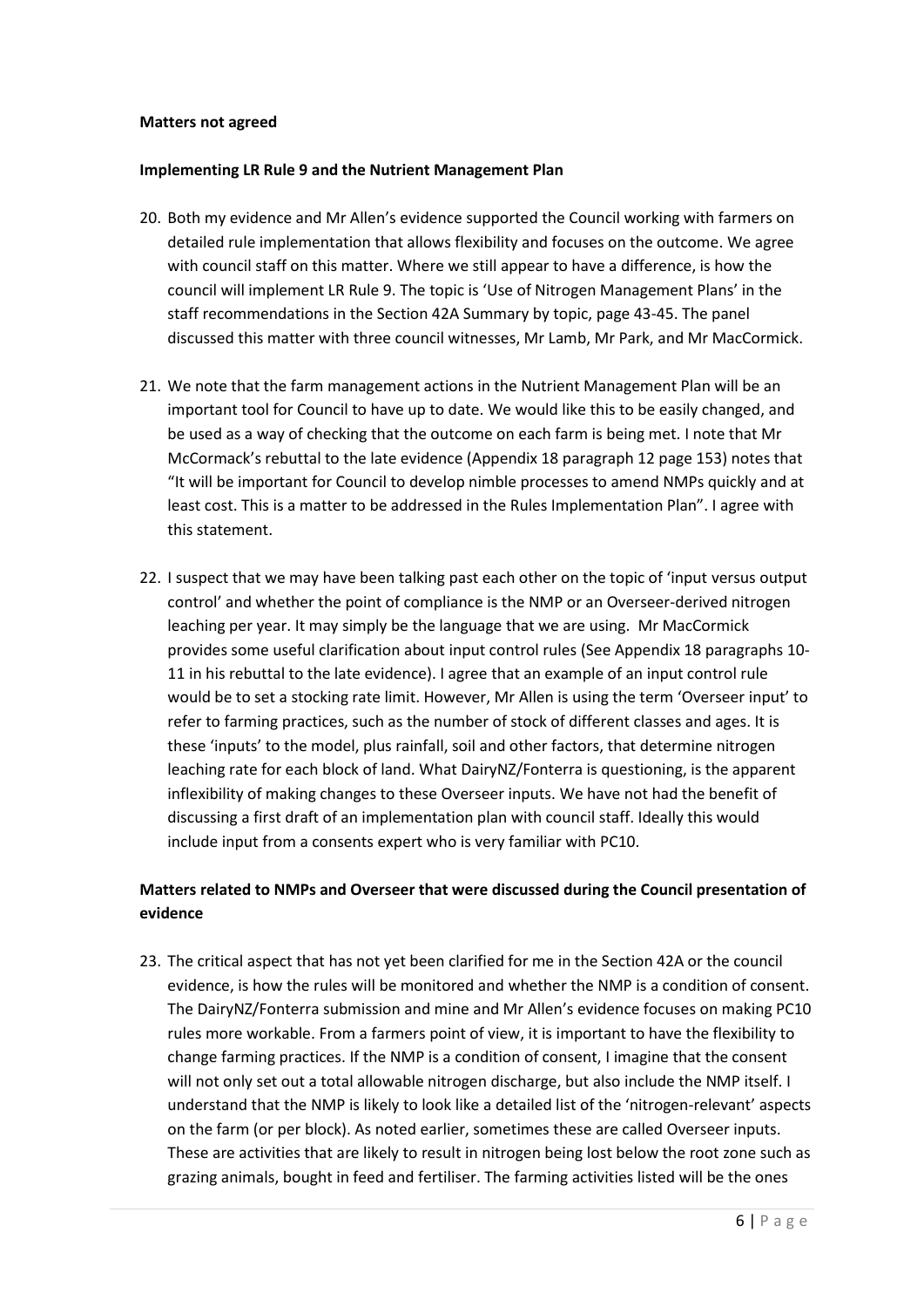that have been modelled as achieving the 2032 nitrogen limit and the stepped reductions toward it. Mr Allen's evidence noted that the detail of farm activities put forward in 2017 to meet the 2032 nitrogen limit, will inevitably be changed. I have listened to the discussion between the panel and the council experts, and I am not still not sure what they mean when they say that the NMP is the point of compliance. One possibility is that the NMP is a condition of the resource consent. If this is the case, the approach is relatively inflexible for the council and farmers.

- 24. The alternative approach is that a condition of consent is drafted along the lines of: "*the consent holder shall undertake farming activities in accordance with the NMP at all times".* If this occurs, then the NMP has the flexibility to change without formality. It is simply a record of what is currently occurring on the farm. In that case, monitoring of LR Rule 9 could be seen as using the NMP in the first instance, with Overseer as a back-up. It is used, in conjunction with the NMP, to show the environmental outcome is met. Therefore, instead of talking about *either* NMP *or* Overseer, I believe both are important when council monitors LR Rule 9. Actions in the NMP are a record of the most nitrogen-relevant activities on farm. Taken altogether, these actions must not exceed the farm-level nitrogen limit. PC10 defines this limit as the Nitrogen Discharge Allocation to be achieved by 2032, with steps toward this at 2022 and 2027.
- 25. In my previous role with Waikato Regional Council, I had the benefit of working with extension, regulatory and compliance staff who were implementing farming rules in the Lake Taupo Catchment. While there are certainly differences in the policy framework, some lessons can be drawn from that council's experience in monitoring of farm-level nitrogen limits on diffuse discharges of nitrogen.
- 26. As noted by the panel during discussion of the council evidence, farming in Lake Taupo Catchment is managed using nitrogen-limit rules in Chapter 3.10 of the operative Waikato Regional Plan. Rules rely on Overseer and an up to date Nitrogen Management Plan (Rule 3.10.5.3). This NMP is the first place the Council will go to assure themselves the farmer is doing what was agreed. The first monitoring step is to request information about the actual activities carried out (generally available by November each year after records are verified by accountants and Inland Revenue). Council staff compare this information with the agreed nitrogen-relevant farm activities in the NMP. The important aspect to farmers is that they have the flexibility to change practices and supply the council with an updated and signed NMP with no further formality. It is farmers responsibility to keep their NMP up to date and not to make a change on their farm that will mean they go above their limit. The important aspect for the council is that the activities carried out on the farm, are the same as those set out in the up to date NMP. This check is done by staff and is generally the end of the monitoring process. If there is a discrepancy, and further checking by the council is needed, a second monitoring step involves Overseer. I understand from council witnesses Mr Park and Mr MacCormick, that this is generally what they imagine will occur when monitoring LR rule 9. The difference seems to be whether there is enough confidence that farming activities in an NMP can change outside a formal process which has to be approved by Council.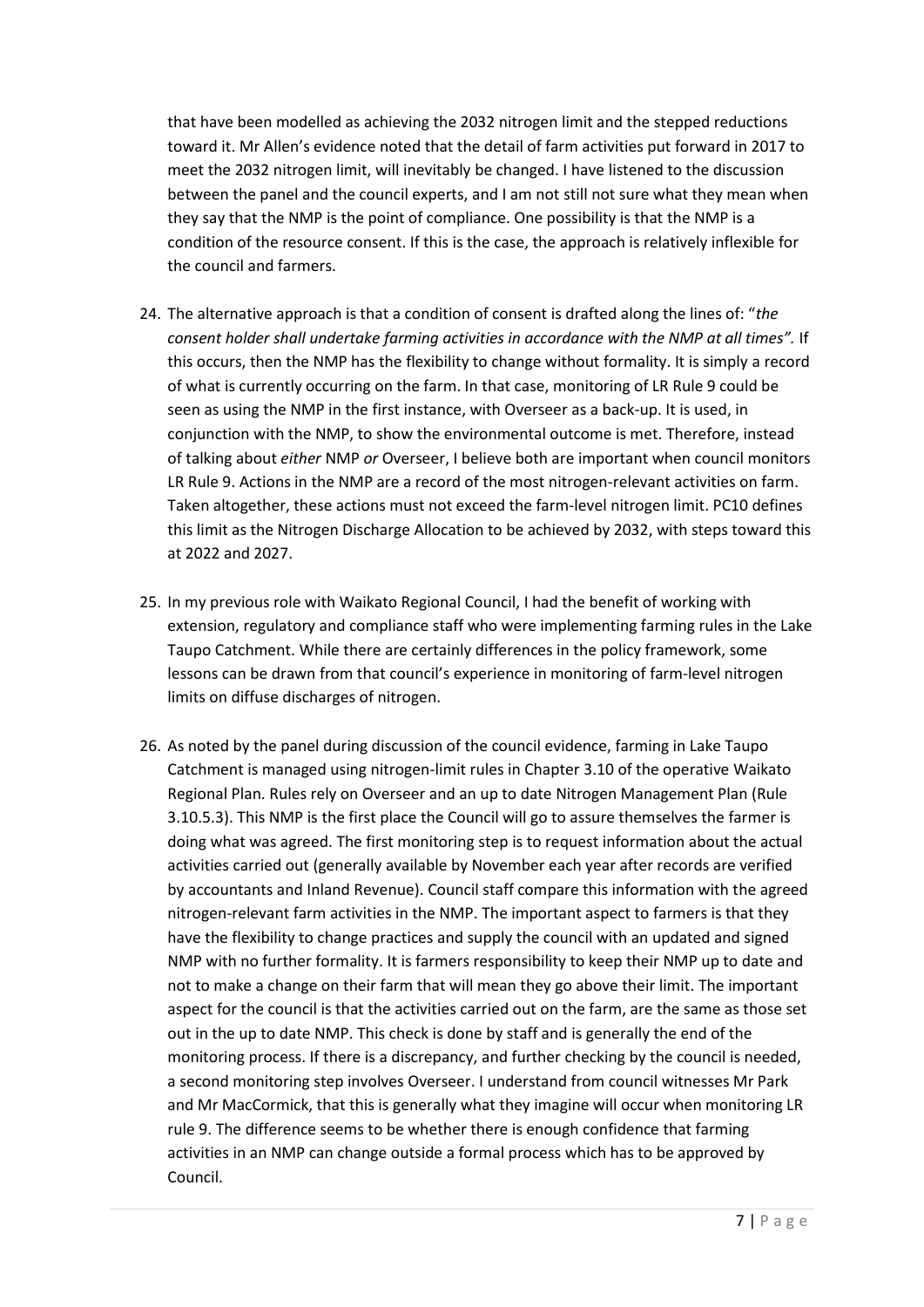- 27. As noted earlier, a set of draft consent conditions would have been beneficial for this topic. I understand that in early 2016 a 'strawman' consent was discussed between council staff and some farmers and other organisation staff. I also understand that this led to the belief that the council will list the actual farm activities as consent conditions. On the other hand, council staff have responded to questions from the panel in a way that implies they will take a pragmatic approach to monitoring the nitrogen limits on farm. My reservation is that when I look at LR Rule 9, it is not clear whether the council might impose a condition on the consent that holds farmers to the practices. In making this statement, I have assumed that the list of 'matters council reserves control over' in LR Rule 9 will become the basis for consent conditions. One of these matters council reserves control over in LR Rule 9 is "(vi) Implementation of the Nitrogen Management Plan, *including the mitigations* and methodology to be used to meet the Managed Reduction Targets and Nitrogen Discharge Allowance." (emphasis added). I may be reading too much into this phrase and would be happy to have this clarified.
- 28. In summary, we agree with the council experts that the council is trying to tell the farmers how to farm. Instead, the NMP will contain practices that the farmers themselves put forward (see Mr McCormack's further rebuttal statement Appendix 18 paragraph 10). My request to the panel is to ensure that PC10 makes it clear that farming activities have to be undertaken in accordance with what is listed in the NMP, but that the updating of the NMP is able to be done without having to review the consent. The critical aspect is that the time and cost for Council to approve farm management changes does not place an unnecessary cost burden on farmers, or discourage innovation in how nitrogen is mitigated. Both farmers and Council staff will need to develop ways of working together that achieve the outcomes sought in PC10.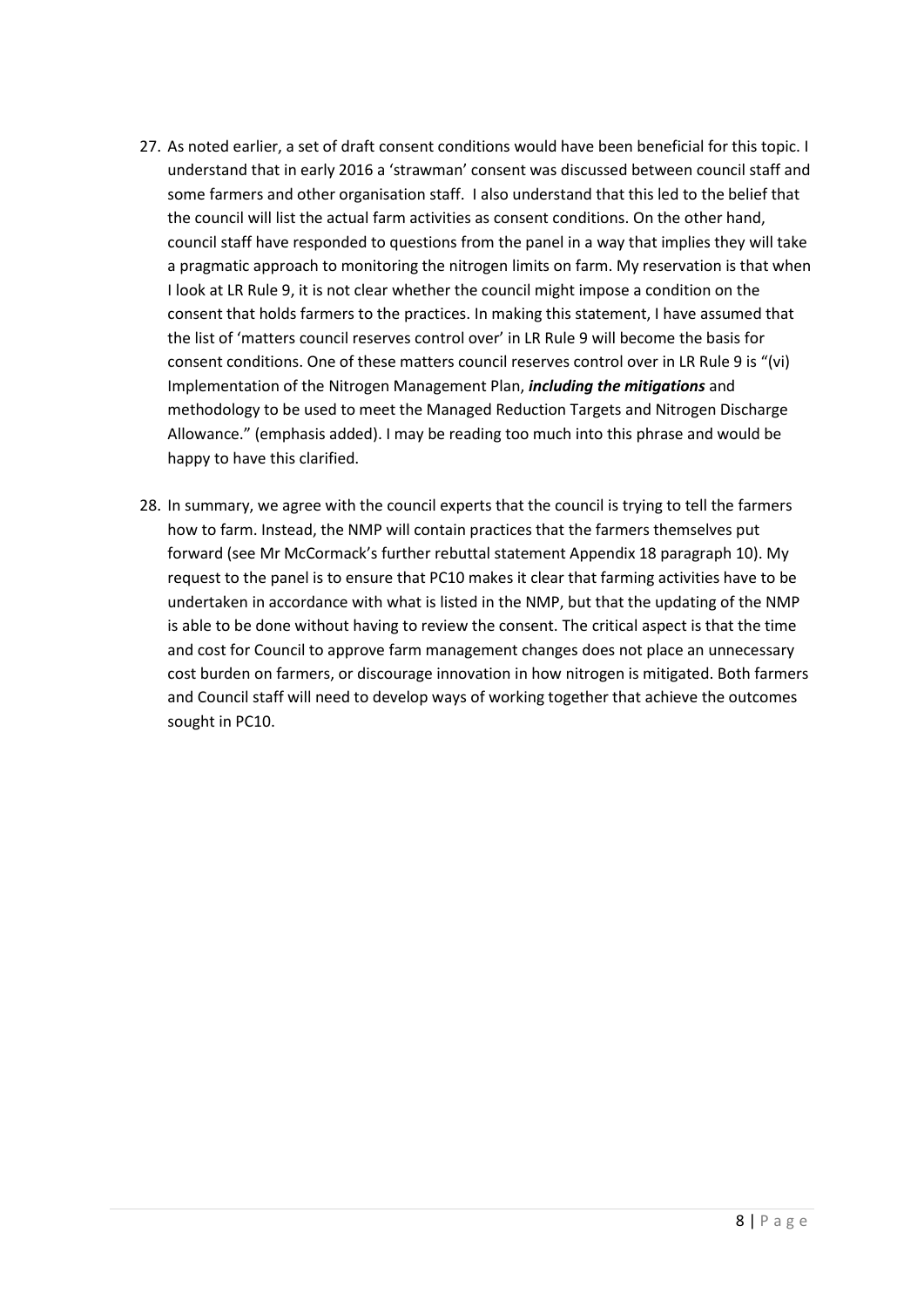| <b>Topic</b>    | <b>Plan Change</b> | <b>Submission points not</b> | <b>Submission points</b> | Matters discussed during the presentation of the      |
|-----------------|--------------------|------------------------------|--------------------------|-------------------------------------------------------|
|                 | provisions and     | accepted and where           | accepted - Support       | <b>Council evidence 13-17 March</b>                   |
|                 | <b>Submission</b>  | DairyNZ/Fonterra will focus  | for s42A staff           |                                                       |
|                 | point reference    | in evidence                  | recommendation           |                                                       |
| <b>Policies</b> | LR Policy 2        |                              | DairyNZ/Fonterra         | DairyNZ/Fonterra does not have a submission point on  |
|                 |                    |                              | supports the             | changes to PC10 related to phosphorus.                |
| Phosphorus      |                    |                              | changes to the           | After attending the phosphorus meeting on 30 March    |
|                 |                    |                              | Section 42A staff        | and reviewing the additional changes from Ms Burton   |
|                 |                    |                              | recommendations          | and received by email on 31 March, I generally agree  |
|                 |                    |                              | made as a result of      | (with one additional change in my paragraph 13) to LR |
|                 |                    |                              | the 30 March             | Policy 2, Method 5 and and Schedule Six 2 (b).        |
|                 |                    |                              | phosphorus               | DairyNZ/Fonterra do not support further farm-level    |
|                 |                    |                              | meeting (with one        | phosphorus reductions in LR Rules. These should be    |
|                 |                    |                              | exception).              | assessed and decided through a RMA First Schedule     |
|                 |                    |                              |                          | process.                                              |
| <b>Methods</b>  | LR Method 2        |                              | DairyNZ supports         | Dr Stephens evidence makes additional suggestions     |
|                 | Section 42A        |                              | the s42A staff           | about LR Method 2 in support of the s42A staff        |
| <b>Science</b>  | Appendix 3 page    |                              | recommendation.          | recommendation. His comments relate to phosphorus     |
| <b>Review</b>   | 166                |                              |                          | matters discussed by the panel during their           |
|                 | Submission point   |                              |                          | consideration of the council evidence. Because        |
|                 | $64-1$             |                              |                          | DairyNZ/Fonterra support the s42A changes, we do not  |
|                 |                    |                              |                          | believe it is essential to have discussion between    |
|                 |                    |                              |                          | council scientists and Dr Stephens. Instead, in his   |
|                 |                    |                              |                          | evidence summary he provides clarification of his     |
|                 |                    |                              |                          | primary evidence in response to some points from Dr   |
|                 |                    |                              |                          | Hamilton's rebuttal.                                  |
| <b>Rules</b>    | LR Rule 9          | Mr Allen's evidence states   |                          | Mr MacCormick, Mr Park and Mr Lamb's evidence         |

# **Attachment 1 : Summary of matters agreed and not agreed by DairyNZ/Fonterra as of 3 April 2017**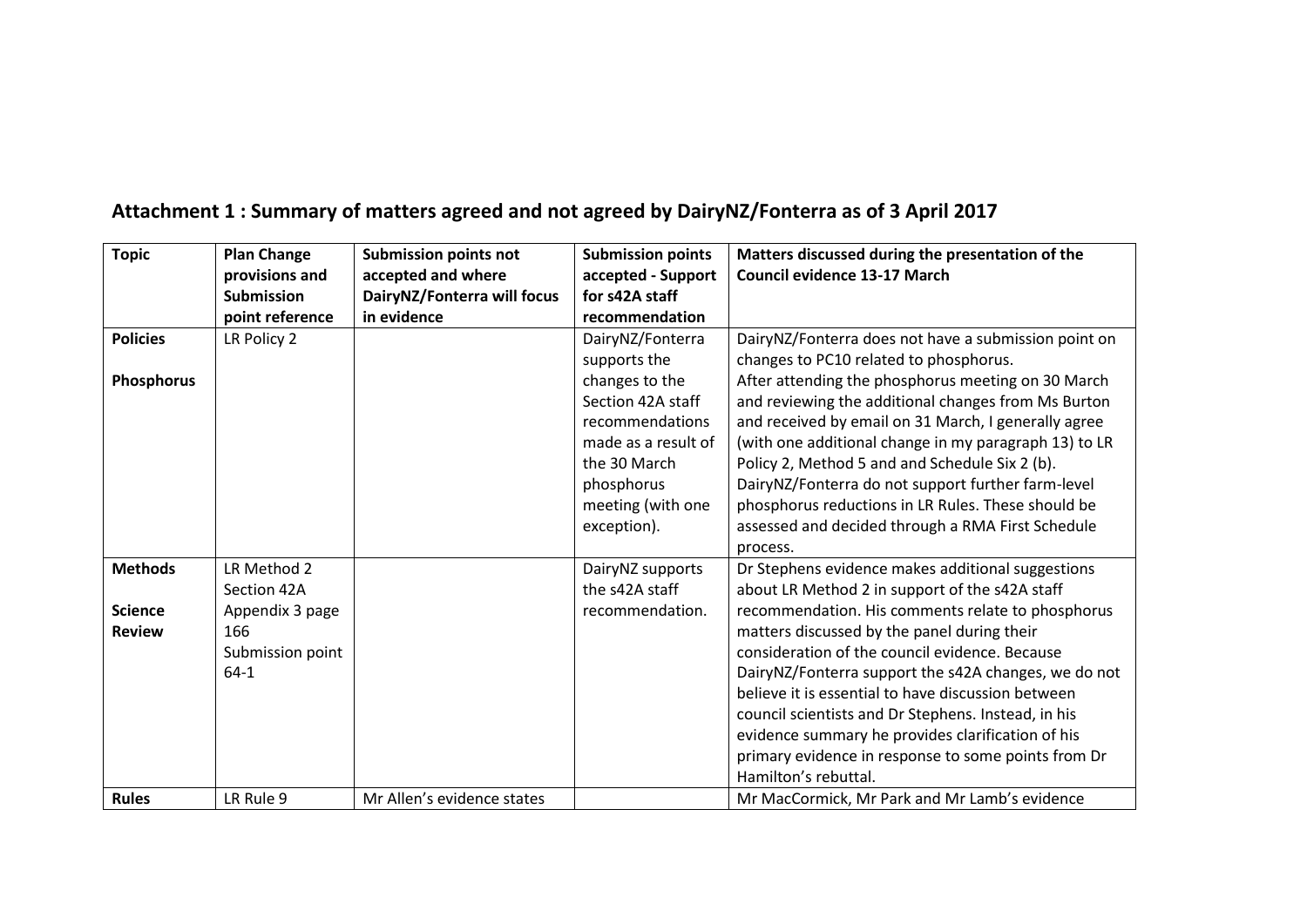| Use of<br>Nitrogen<br><b>Management</b><br><b>Plans</b> | Section 42A<br>Summary page<br>43-45<br>Submission<br>points 64-10, 64-<br>21, 64-23 | that the nitrogen output is<br>the measure of the farm<br>meeting the environmental<br>outcome sought, and<br>farmers should have<br>flexibility to change practices<br>if they do not exceed the | emphasise that the council is note telling farmers how<br>to farm. However, there is still some misunderstanding<br>about how informally a farmer will be able to change<br>the nitrogen-relevant aspects in their NMP, and how<br>the council will monitor the rules.<br>We have not had the benefit of discussing this topic<br>with council experts in an informal caucus meeting. |
|---------------------------------------------------------|--------------------------------------------------------------------------------------|---------------------------------------------------------------------------------------------------------------------------------------------------------------------------------------------------|---------------------------------------------------------------------------------------------------------------------------------------------------------------------------------------------------------------------------------------------------------------------------------------------------------------------------------------------------------------------------------------|
|                                                         |                                                                                      | limit.                                                                                                                                                                                            |                                                                                                                                                                                                                                                                                                                                                                                       |
| <b>Schedules</b>                                        | LR Schedule Five                                                                     | Mr Allen's evidence notes                                                                                                                                                                         | We have not had the benefit of discussing this topic                                                                                                                                                                                                                                                                                                                                  |
|                                                         | Submission                                                                           | that the reference file                                                                                                                                                                           | with council experts in an informal caucus meeting.                                                                                                                                                                                                                                                                                                                                   |
| <b>Overseer</b>                                         | points not                                                                           | approach intends to                                                                                                                                                                               |                                                                                                                                                                                                                                                                                                                                                                                       |
| reference                                               | identified                                                                           | streamline processes and                                                                                                                                                                          |                                                                                                                                                                                                                                                                                                                                                                                       |
| files                                                   | DairyNZ/Fonterra                                                                     | address changing versions of                                                                                                                                                                      |                                                                                                                                                                                                                                                                                                                                                                                       |
|                                                         | submission                                                                           | Overseer, but he suggests                                                                                                                                                                         |                                                                                                                                                                                                                                                                                                                                                                                       |
|                                                         | Section 4.3 pages                                                                    | the alternative approach is                                                                                                                                                                       |                                                                                                                                                                                                                                                                                                                                                                                       |
|                                                         | $9-10.$                                                                              | feasible. That is, run an                                                                                                                                                                         |                                                                                                                                                                                                                                                                                                                                                                                       |
|                                                         |                                                                                      | Overseer version control                                                                                                                                                                          |                                                                                                                                                                                                                                                                                                                                                                                       |
|                                                         |                                                                                      | method whereby the data                                                                                                                                                                           |                                                                                                                                                                                                                                                                                                                                                                                       |
|                                                         |                                                                                      | entered in to the version                                                                                                                                                                         |                                                                                                                                                                                                                                                                                                                                                                                       |
|                                                         |                                                                                      | that was used to create the                                                                                                                                                                       |                                                                                                                                                                                                                                                                                                                                                                                       |
|                                                         |                                                                                      | original Nitrogen Discharge                                                                                                                                                                       |                                                                                                                                                                                                                                                                                                                                                                                       |
|                                                         |                                                                                      | Allowance for each farm, is                                                                                                                                                                       |                                                                                                                                                                                                                                                                                                                                                                                       |
|                                                         |                                                                                      | automatically rerun in each                                                                                                                                                                       |                                                                                                                                                                                                                                                                                                                                                                                       |
|                                                         |                                                                                      | subsequent version so as to                                                                                                                                                                       |                                                                                                                                                                                                                                                                                                                                                                                       |
|                                                         |                                                                                      | recalibrate the N loss                                                                                                                                                                            |                                                                                                                                                                                                                                                                                                                                                                                       |
|                                                         |                                                                                      | number farm by farm.                                                                                                                                                                              |                                                                                                                                                                                                                                                                                                                                                                                       |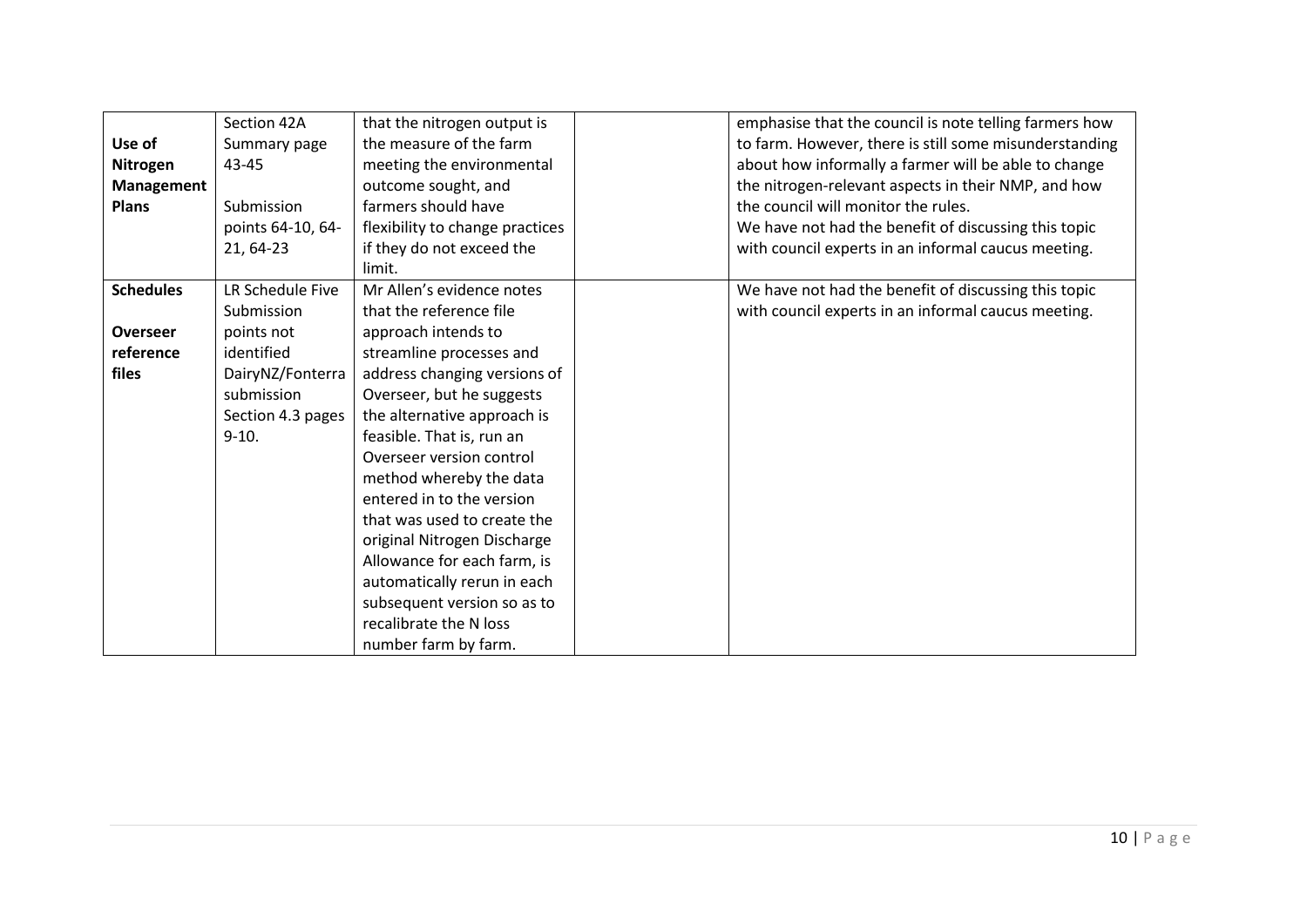# **Attachment 2 Excerpt of Waikato Regional Plan - Rule 3.10.5.3**

# **Waikato Regional Plan Lake Taupo Catchment**

# Lake Taupo Rule 3.10.5.3 **Controlled Activity Rule – Nitrogen Leaching Farming Activities**

The use of land in the Lake Taupo catchment for any farming activity existing as at the date of notification of this Rule (9 July 2005) that does not meet the conditions for permitted activities under Rule 3.10.5.1 and which may result in nitrogen leaching from the land and entering water is **a permitted activity until 1 July 2007, after which it will be a controlled activity,** subject to the following conditions, standards and terms:

*….benchmarking to establish each farm's nitrogen cap (called a Nitrogen Discharge Allowance)*

…

Waikato Regional Council reserves control over the following matters:

- i. The specification of the Nitrogen Discharge Allowance in kgN/ha/year and total kgN/year for the land to which the controlled activity consent applies as determined under standard and term a);
- ii. The requirement for a Nitrogen Management Plan (NMP) for the land to which the controlled activity consent applies if the farm management practices represented by the benchmarking data referred to in standard and term a) are altered. The OverseerTM Model Version 5.4.3 shall be used to calculate the nitrogen leached from the land to which the controlled activity consent applies inclusive of the altered farm management practices and this shall form the basis of the NMP. The NMP shall demonstrate that the nitrogen leached from the proposed farming activities complies with the benchmarked Nitrogen Discharge Allowance. The NMP shall be provided to the Waikato Regional Council within 10 working days of the farm management practices being altered;
- iii. The self monitoring, record keeping, information provision and site access requirements for the holders of resource consents required to demonstrate ongoing compliance with the Nitrogen Management Plan;
- iv. The circumstances and timeframes under which the resource consent conditions may be reviewed, provided that any review of a consent condition specifying the Nitrogen Discharge Allowance shall only occur when regional plan provisions have been made operative which specify a new target for the amount of nitrogen entering Lake Taupo and which requires that target to be achieved by the reduction of the Nitrogen Discharge Allowance specified in any resource consent;
- v. The duration of the resource consent;
- vi. The circumstances under which resource consents granted under this Rule can be surrendered either in whole or part pursuant to s138 of the RMA.

*…*

*Info about what farm level info is required to establish the NDA* 

*…*